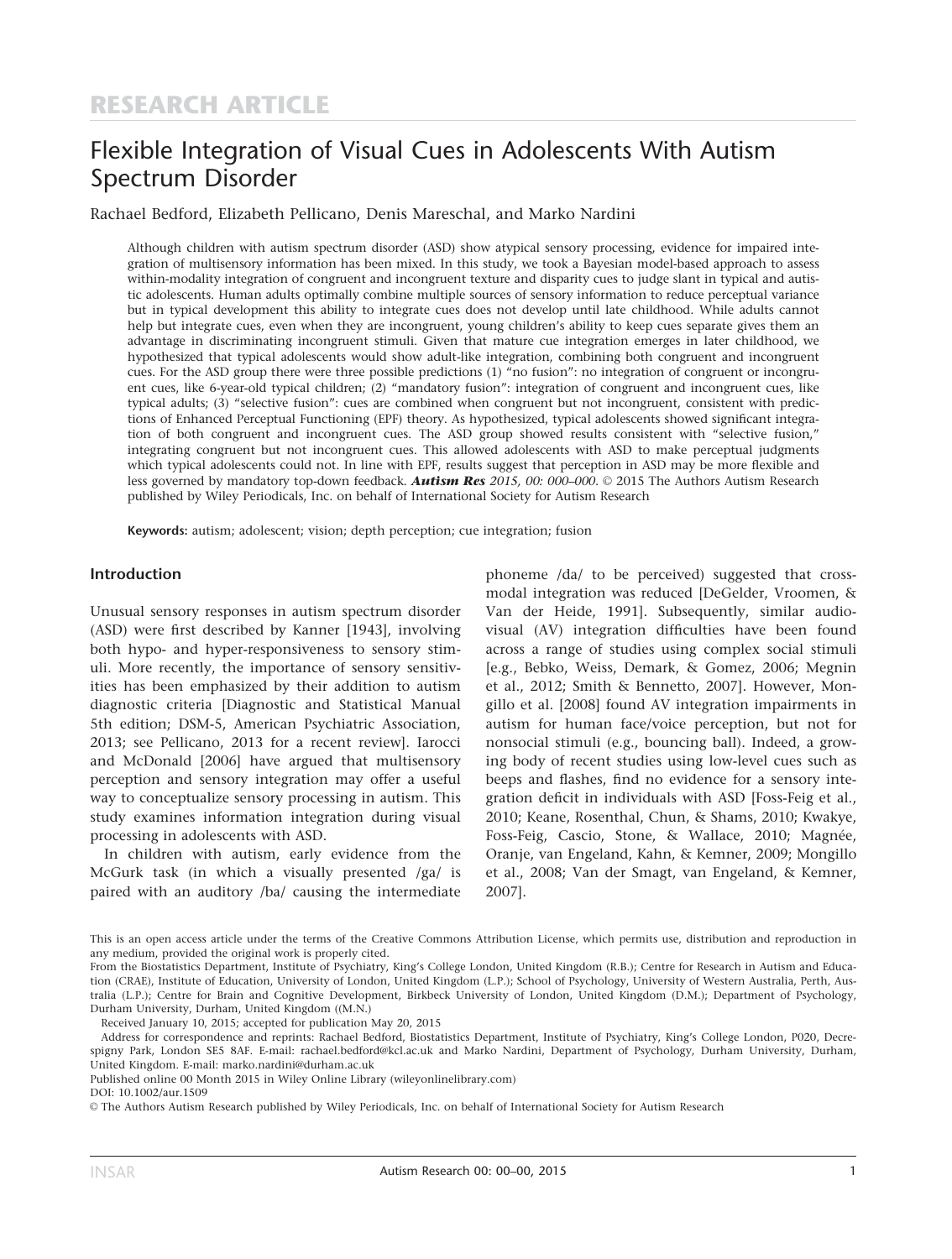

Figure 1. (a) Texture provides information about 3D layout—here about the angle (slant) of the ground relative to the viewer (camera). A stereoscopic view would also provide disparity information, a second independent cue to the surface slant. (b) Example left-eye (LE) and right-eye (RE) views of stimulus pair in condition  $T+D+$ . Both texture and disparity indicate that the left-hand plane has the greater slant toward the horizontal. The stimuli may be seen in stereo by free fusion, but disparities are only correct when the display takes up 13° degrees of visual angle, as in the experiment. Monocular viewing of only one eye's view (e.g., LE) corresponds to the texture-only  $(T+)$  condition. (c) Example stimulus pair in condition  $T+D$ -. While texture indicates that the lefthand plane has the greater slant toward the horizontal, disparity indicates that it has the less. (d) Example stimulus pair in condition  $D+$ . There is no useful texture information, but disparity indicates that the left-hand plane has the greater slant toward the horizontal. (e) Schematic view of conditions and the relationships predicted by integration of cues. In each condition, participants judge whether the 45° slanted standard (grey, shown left) has same or different slant as a comparison slanted 45  $\pm$  12.5°, based on different cues (only the "different" case—as seen on half of trials—is illustrated). Photo in (a) from [https://www.flickr.com/pho](http://https://www.flickr.com/photos/10709229/2101324396/)[tos/10709229@N00/2101324396/u](http://https://www.flickr.com/photos/10709229/2101324396/)nder the creative commons license.

The majority of these previous studies focus on temporal integration of AV cues, motivated by the observation of sensory atypicalities in autism, rather than testing model-based predictions. By taking a Bayesian approach, well-tested in typical development, we are able to apply a rigorous methodology to address the question of cue integration in autism. In typical development, abilities to compare and combine sensory signals develop on a range of time-scales. For example, there is evidence for cross-modal interactions in newborns [Streri, 2012], for postnatal experience-dependent development of AV integration for spatial orienting [Neil, Chee-Ruiter, Scheier, Lewkowicz, & Shimojo, 2006; Wallace & Stein, 1997] and for notably late development of abilities to improve perceptual precision by integrating multiple cues [Nardini, Jones, Bedford, & Braddick, 2008; Gori, Del Viva, Sandini, & Burr, 2008]. Children show no improvement in the precision of spatial estimates by combining visual and non-visual cues to location [Nardini et al., 2008] or visual and haptic cues to form until after 8 years [Gori et al., 2008].

Even within the single modality of vision, mature cue integration for judging the slant of a surface using two depth cues does not develop until 12 years of age [Nardini, Bedford, & Mareschal, 2010]. Seeing in depth relies on multiple cues including stereoscopic disparity, motion, texture, and shading [Howard & Rogers, 2008]. For example, a regular texture on a surface (Fig. 1a) provides useful information about its 3D layout. Nardini et al. [2010] investigated children's integration of binocular disparity and texture gradient information to judge whether two surfaces had the same or different slant. When the slants were different, this was evident via either single or combined cues, and combined cues were sometimes in agreement with each other (congruent) and sometimes in disagreement (incongruent). With congruent combined cues, adults' ability to judge slant was improved by having the two cues together over either one alone. This benefit of combining (averaging) sensory estimates can be explained by a reduction in sensory noise or uncertainty [Ernst & Banks, 2002; Hillis, Watt, Landy, & Banks, 2004]. The underlying principle is one familiar from statistical testing: because data contains random noise, estimates are more reliable when multiple data points are averaged. Similarly, perceptual estimates can be improved by averaging. Yet when the two visual cues conflict and signal different slants, estimating slant by taking an average across cues can make slant differences between the two stimuli appear less than they are when judged via single cues. In line with this, Nardini et al. [2010] found that with incongruent combined cues, adults' precision was reduced. Adults could not help but average the cues, even when this made them worse at the task than just relying on single cues—an effect termed "mandatory fusion" [Hillis, Ernst, Banks, & Landy, 2002; Prsa, Gale, & Blanke, 2012]. Typically developing 6-year-olds showed a different pattern: no mandatory fusion. They did not gain an accuracy benefit by integrating congruent cues, but their ability to keep cues separate also allowed them to remain good at slant judgments for stimuli in which the cues were incongruent [Nardini et al., 2010].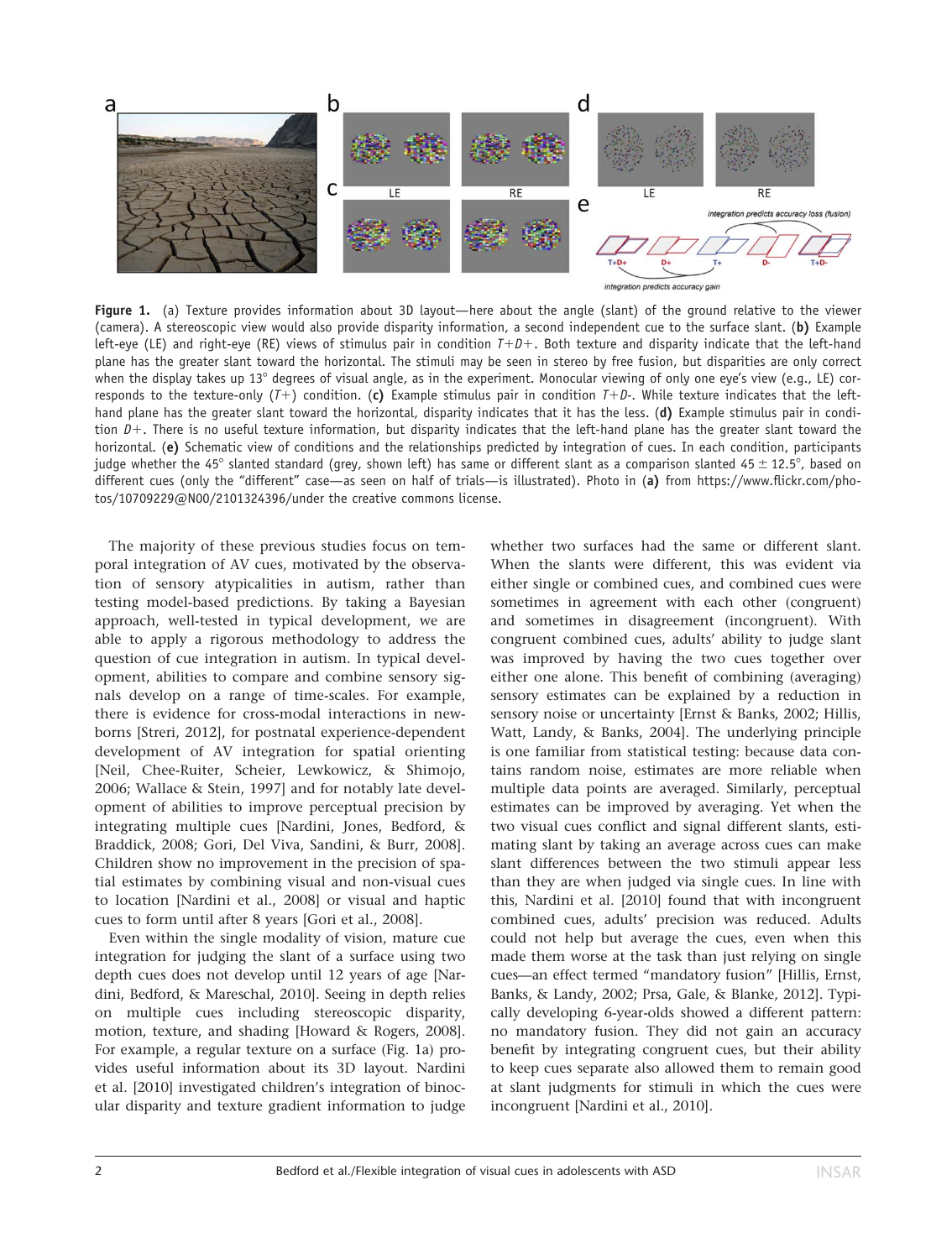An observer's expectation that certain cues go together and so should be averaged has been described and modeled in terms of a "coupling prior"—a probability distribution describing how likely it is that two cues will signal the same value [Ernst, 2006; Ernst, 2012; Ernst & Di Luca, 2011]. A relatively flat coupling  $prior<sup>1</sup>$  leads to the ability to keep cues separate, whereas a relatively peaked one leads to their mandatory combination (or fusion). The extent of mandatory fusion varies, for example, it is less between modalities (vision and touch) than within a modality (two visual cues) [Hillis, et al., 2002]. This suggests that observers use different coupling priors, specific to different combinations of cues. The fact that young children do not show mandatory fusion of two visual cues suggests that in typical development, as the visual processing system matures, it is still acquiring "coupling priors" for which cues go together.

In this study, we used the same approach as Nardini et al. [2010] to measure the abilities of typical and autistic adolescents at comparing the 3D slants of surfaces using disparity and texture information (example stimuli, Fig. 1b–d). In autism, aspects of visual processing of texture and binocular disparity have previously been studied in isolation. Detecting the orientation of a pattern defined by texture (second-order grating) is impaired in children with autism [Bertone, Mottron, Jelenic, & Faubert, 2003, 2005], despite typical or even enhanced performance for luminance-defined (firstorder) gratings. Similarly, behavioral data from Vandenbrouke, Scholte, van Engeland, Lamme, and Kemner [2008] suggest that boundary detection may be impaired in autism. In the domain of binocular vision, the rate of perceptual alternation during binocular rivalry has been shown to be slower in autism [Robertson, Kravitz, Freyberg, Baron-Cohen, & Baker, 2013], although Said, Egan, Minshew, Behrmann, and Heeger [2013] found no difference between autistic and control participants. These studies investigated relatively lowlevel aspects of texture and binocularity, while this study investigates the specific combination of texture and binocular information to make perceptual judgments about 3D layout. It is possible that these judgments of 3D shape may also be atypical in autism, but previous findings do not clearly predict that participants with autism should be impaired when making slant judgments based on either or both cues. To check that ASD and typical groups can indeed use both cues singly to make 3D judgments (as well as to test how they use them in combination), this study includes single-cue as well as combined-cue conditions.

The rationale for using this task in autism was to test integration abilities within a rigorous Bayesian framework that has been developed in the typical literature. A strength of the approach is that by testing performance with single vs. combined cues, it is able to address when and how visual information is integrated, and the extent to which integration is atypical in the ASD group. A strength of these particular stimuli is that they show documented development and maturation in typical children [Nardini et al., 2010], which can be compared with the present pattern of results. The fact that in typical development, even within-modality cue integration follows a protracted trajectory raises the possibility that, over the course of development, cue integration could be at particular risk of disruption in individuals with ASD. By simultaneously assessing performance when the cues conflict this study will enable us to tease apart different theoretical accounts of sensory processing in autism.

Sensory deficits in ASD have been proposed to reflect weaker "perceptual priors"—that is, a weaker influence of prior expectations on current percepts [Pellicano & Burr, 2012]. In the present framework, this might also predict a flatter "coupling prior," representing a broader range of possibilities for how cues might go together than the narrower coupling prior leading to mandatory fusion of cues in adult controls. If so, we might see that individuals with ASD do not integrate either congruent or incongruent cues, similar to performance in 6-yearold typical children.

An alternative framework argues for enhanced perceptual functioning (EPF) autism [Mottron & Burack, 2001; Mottron, Dawson, Soulières, Huber & Burack, 2006], stating that while autistic individuals show increased attention to detail, performance in global and configural processing tasks is typical [Mottron, Burack, Stauder, & Robaey 1999]. The enhanced perceptual processing account argues that bottom-up processes are superior in autism, leading to enhanced lower-level processing. In addition, they propose a reduced influence of what they refer to as top-down processing (i.e., decreased feedback from higher order visual cortical areas back to primary visual cortex) which leads to more "flexible" perception than is seen in typical development. Thus, EPF would predict typical integration when cues are congruent, but a flexible ability to keep them separate when they are incongruent.

In this study, we assess within-modality integration of congruent and incongruent texture and disparity cues to judge slant in adolescents with ASD. We chose to look at 12- to 16-year-olds as we know from the typical literature that cue integration abilities mature to adultlike performance by 12 years [e.g., Nardini et al., 2010]. There are three possible patterns of performance that the ASD group could show (1) "no fusion": no integration of either congruent or incongruent cues, like typically developing 6-year-old children; this would be consistent with an attenuated priors account [Pellicano

<sup>&</sup>lt;sup>1</sup>Specifically, one with heavier tails than a Gaussian-see Ernst and Di Luca [2011] and Ernst [2012] for details.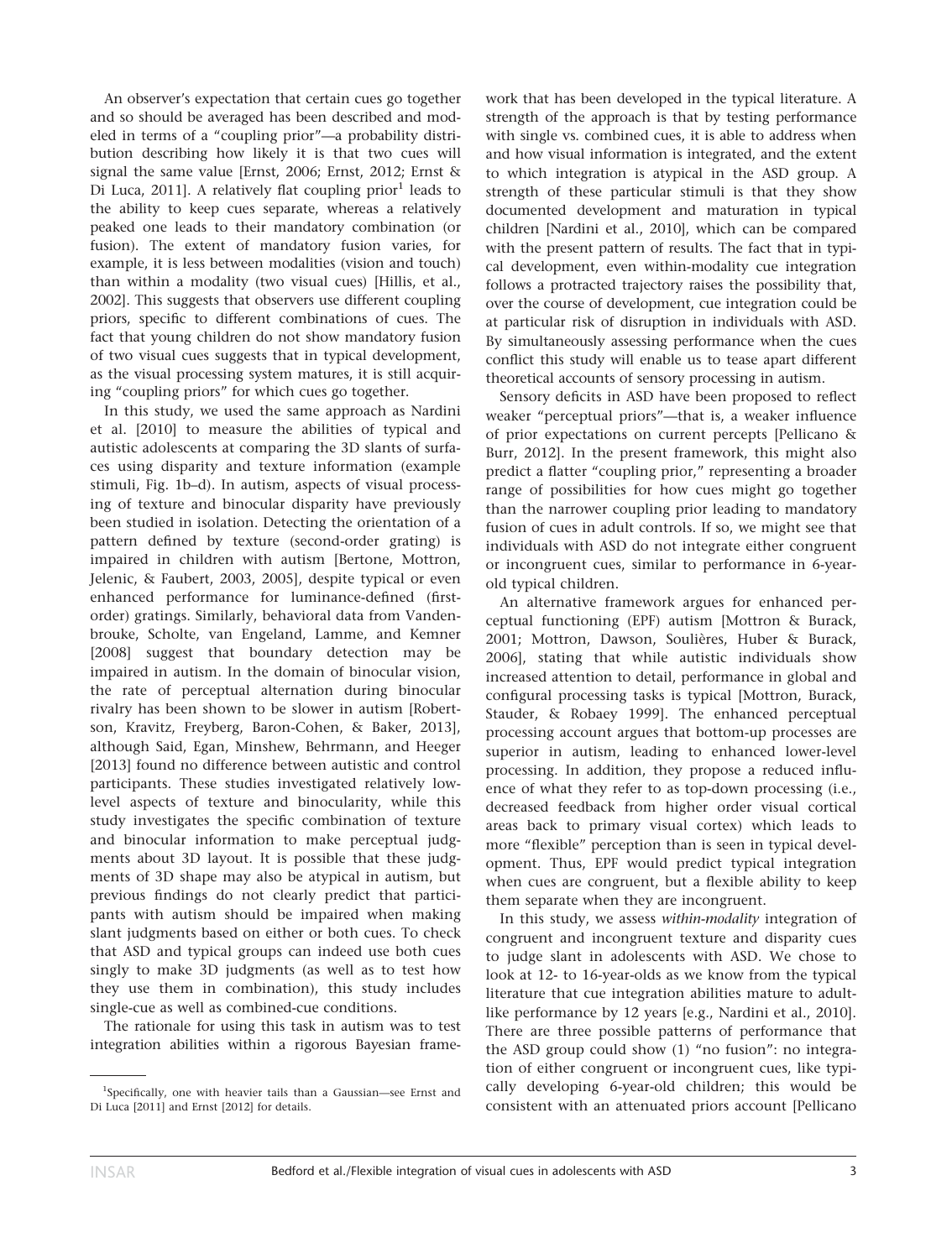Table 1. Descriptive Statistics

|                          | ASD<br>M(SD)                  | Typically developing<br>M(SD) |
|--------------------------|-------------------------------|-------------------------------|
| Aqe                      | 13.8(1.2)<br>Range: 12.3-15.9 | 14.0(1.3)<br>Range: 12.2-16.3 |
| WASI                     |                               |                               |
| Verbal IQ                | 99.8 (13.3)<br>Range: 73-119  | 116.1(8.5)<br>Range: 101-130  |
| Performance IQ           | 108.8 (11.9)<br>Range: 88-129 | 113.5(8.8)<br>Range: 99-129   |
| Full IO                  | 104.5 (10.7)<br>Range: 81-124 | 116.7(8.3)<br>Range: 103-133  |
| $ADOS-G$                 |                               |                               |
| Social-<br>communication | 11.2(3.5)<br>Range: 4-19      |                               |
| Restricted/repetitive    | 1.2(1.3)<br>Range: 0-4        |                               |
| SCO total score          | 25.4 (4.4)<br>Range: 18-35    |                               |

& Burr, 2012]; (2) "mandatory fusion": integration of both congruent and incongruent cues, like typical adults; (3) "selective fusion" in which cues are combined when congruent but not incongruent. This final pattern has not previously been observed but would be predicted by the EPF account of autism.

## Method

## Participants

Twenty three participants with ASD and 15 typically developing adolescents were recruited from two London databases (Birkbeck Babylab and the Centre for Research in Autism and Education) and from an autism unit in a secondary school. All participants had normal or corrected-to-normal vision. Inclusion criteria for the typical group included no first-degree relatives with an autism diagnosis. Participants were excluded for the following reasons: (1) failure to pass the TNO test for stereo vision [Cooper, Feldman, & Medline, 1979]: two ASD participants; (2) failure to complete the task: one ASD participant; (3) any participant with a  $d'$  score of  $\leq 0$  (i.e., at or below chance) on any one of the single-cue conditions  $T+$ ,  $D-$ , or  $D+$  (see below): four ASD and one from the typically developing group—this relatively high loss of participants indicates that the difficulty of the task [which matched that previously used with adults; Nardini et al., 2010—see below], was high for these adolescent participants. These exclusions left data for 16 adolescents with ASD (15 male, mean  $age = 13.8$  years) and 14 typically developing adolescents (11 male, mean age  $= 14.0$  years).

All adolescents with autism had received an independent clinical diagnosis of ASD according to DSM-IV/ ICD-10 criteria. In addition, adolescents scored above the threshold for ASD on either the Autism Diagnostic Observation Schedule—Generic [11 participants completed module 3 and five module 4; Lord et al., 2000] or the Social Communication Questionnaire-Lifetime [SCQ-L; Rutter, Bailey, & Lord, 2003], see Table 1.

Participants in both groups were administered the Wechsler Abbreviated Scale of Intelligence [WASI; Wechsler, 1999] to index intellectual ability. There was no significant group difference for performance IQ scores,  $t(28) = 1.21$ ,  $P = 0.24$ , although the groups were not matched on full scale IQ,  $t(28) = 3.44$ ,  $P = 0.002$  or verbal IQ,  $t(28) = 3.95$ ,  $P < 0.001$ . The difference in verbal and full scale IQ scores was due to above average scores in the typical group, rather than below average score in the ASD group (see Table 1). Our ASD group are thus high-functioning and the results of this study cannot be generalized to lower-functioning individuals.

## Measures and Procedure

The procedure is identical to that reported for the adult participants in Nardini et al. [2010, Experiment 2]. After the initial TNO test to screen for stereo vision deficits, participants took part in the main study. We wished to establish that all participants had stereo vision, required for completing the stereo-only conditions, as unlike visual acuity which is commonly corrected, stereo-vision is not routinely tested or correctable. Participants viewed pairs of elliptical discs presented adjacently on a CRT computer screen at a distance of 175cm (see Fig. 1b–d), with a width of  $13^{\circ}$  of visual angle. A chin rest lined up each participant's viewing position with the horizontal and vertical center of the screen. LCD shutter glasses (CrystalEyes 3; StereoGraphics) were used to present separate images to the two eyes (each refreshed at 60 Hz). The task was explained and participants were first given 5 practice trials on a randomly selected condition to check they understood the instructions. On each trial a standard disk slanted at 45°, randomly positioned on the left or right, was presented alongside a comparison disc. The comparisons had either the same slant (on half of trials) or a slant differing by  $\pm 12.5$ degrees (on half of trials). Participants judged whether the discs were the same or different in their slant. The level of slant had been piloted by Nardini et al. [2010] to avoid floor and ceiling effects in typical adult participants.

Discs were comprised either of colored tiles, viewed monocularly (providing only texture information, but not disparity), of dots that had stereo disparities but uniform density on the screen (providing only disparity information, but not texture) or of colored tiles, viewed binocularly (providing both texture and disparity information). The projections to the eyes were those for real objects 16 cm wide, each with depth either  $+10$ cm or  $-10$ cm relative to the screen, and each with a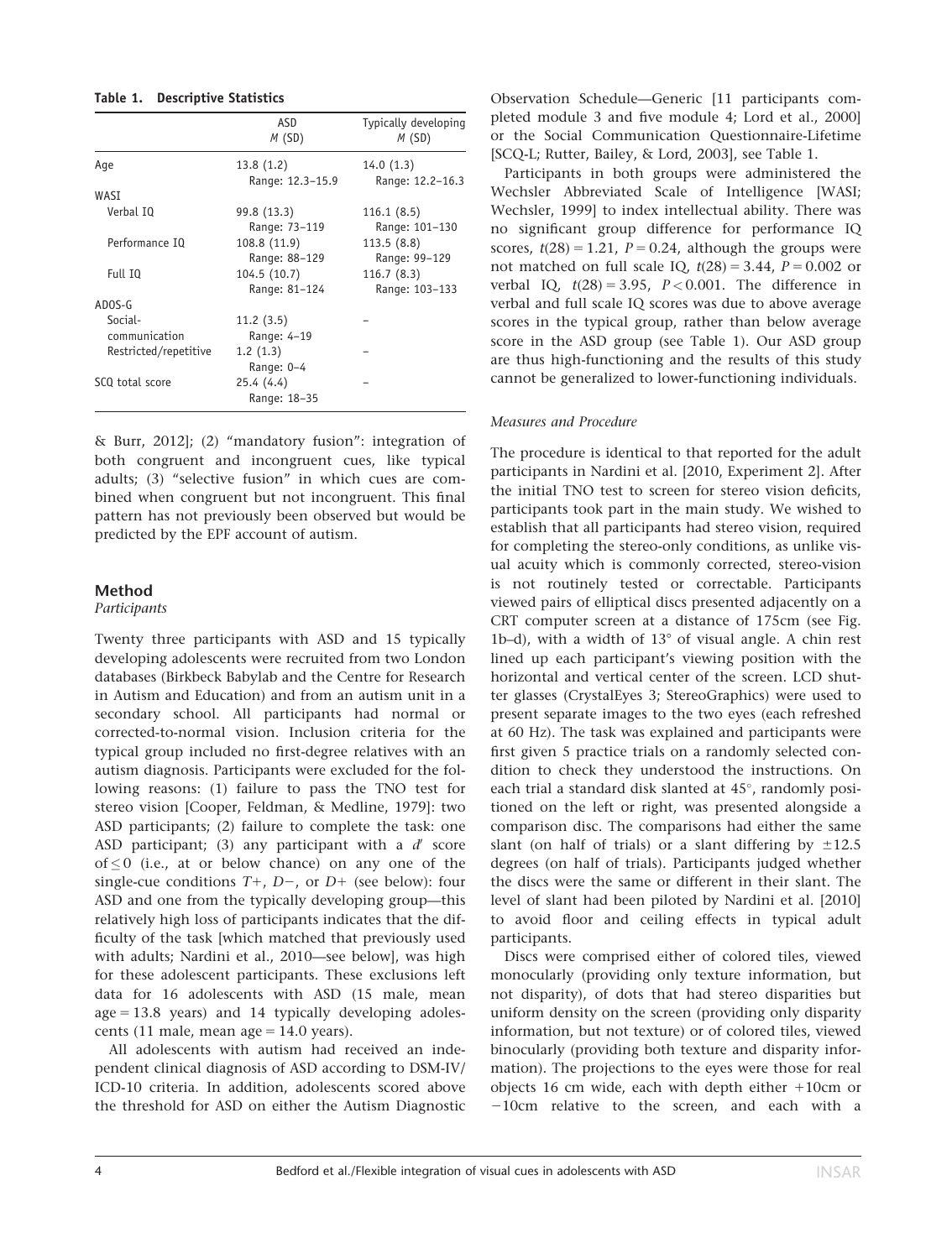randomly chosen length between 1 and 1.5 times this width. Tiles were constructed by a Voronoi tessellation around a grid of 1cm-spaced points (each jittered randomly by  $\pm$ 0–0.225cm); dots by  $\pm$ 0–1.5cm jittering of a grid of 1cm-spaced points. To allow for a dissociation between disparity- and texture-indicated slant, 3D positions of points were reprojected and calculated to simulate 3D stimuli that have both the texture gradient and the disparities required. All projections were calculated by taking into account each individual participant's interocular distance. Full methods are described in Nardini et al. [2010].

There were 6 conditions, single-cue conditions  $D+$ and  $D-$  (Fig. 1d),  $T+$  and  $T-$  (Fig. 1c) and combined cue conditions  $T+D+$  (congruent) and  $T+D-$  (incongruent; see Fig. 1b) each with 30 trials, yielding 180 trials in total. In single-cue conditions  $D+$ ,  $D-$ ,  $T+$  and  $T-$ , the slants of both planes were signaled either by disparity (D) only or by texture (T) only. Condition  $T-$  was needed to complete this design, but given that this same condition in our earlier study [Nardini et al., 2010] yielded very low scores [as the texture cue to slant becomes increasingly less useful toward the vertical; Hillis, Watt, Landy, & Banks, 2004; Knill, 1998] this condition was not analyzed here (see Supporting Information for scores). The comparison stimulus differed (on half of trials) from the standard in its slant by either  $-12.5^{\circ}$  ("-" conditions) or  $+12.5$  ("+" conditions).

In combined-cue conditions  $T+D+$  and  $T+D-$ , the slants of both planes were signaled by both disparity and texture. In the "congruent" condition  $T+D+$ , the comparison stimulus differed (on half of trials) from the standard in its slant by  $+12.5^{\circ}$ . In the "incongruent" condition  $T+D-$ , the comparison stimulus differed (on half of trials) from the standard in its slant by  $+12.5^\circ$  in terms of texture, but by  $-12.5^{\circ}$  in terms of disparity. D conditions, T conditions and DT conditions were presented mixed in pairs (in blocks of 10 trials comprising 5 trials each of a pair, e.g., 5 each of  $D+$  and  $D-$ ), to avoid biasing participants toward looking for a particular direction of slant difference. A  $d'$  sensitivity score was calculated for each condition separately.

## Statistical Analysis and Cue Combination Predictions

Combining (averaging) congruent texture and disparity cues to slant is predicted to show better sensitivity (higher  $d'$ ) in the condition  $T+D+$  than in either  $T+$  or  $D+$ , in which these same cues are presented alone (Fig. 1e). This benefit is predicted by Bayesian cue combination [Clark & Yuille, 1990; Yuille & Bulthoff, 1996] and signal detection theory [Green & Swets, 1966], and has been found both in general [Ernst, 2006] and with these specific depth cues—in adults [Hillis et al., 2002, 2004; Murphy, Ban, & Welchman, 2013, Nardini et al., 2010], but not in typically developing children aged below 12 years [Nardini et al., 2010]. However, combining (averaging) incongruent cues in condition  $T+D$ - predicts lower sensitivity (lower  $d'$ ) in this condition than in either  $T+$  or  $D-$ , in which these same cues are presented alone. Intuitively, this is because averaging slant differences of  $+12.5^{\circ}$  and  $-12.5^{\circ}$  via the two cues would lead to some cancelling out and so a percept that could be (if each cue were weighted exactly 50%) of as little as zero slant difference. Therefore, averaging of these conflicting cues would make slant differences on "different" trials appear less than when viewed via either single cue, and so would make the task of distinguishing "different" from "same" slant trials more difficult. This decrement in performance, which has been termed "mandatory fusion" has been seen (with slant stimuli such as these) in adults [Hillis et al., 2002; Nardini et al., 2010], but not in children aged 6 years [Nardini et al., 2010].

When there is a large discrepancy between precision on two consistent single-cue conditions, the prediction even for an ideal Bayesian observer is that they will obtain minimal benefit by averaging cues as compared with relying on the single more reliable cue. This is because a much less reliable cue is contributing very little useful information to the estimate. To check the difference in performance across unimodal conditions we computed absolute difference scores, that is,  $D + -T +$ , a "congruent difference score" and  $D - T +$ , an "incongruent difference score." No significant group differences were found for either the congruent difference score  $(T + -D +$ ; ASD mean = 0.55, SD = 1.14; typical mean =  $-0.06$ , SD = 1.03;  $t(28) = -1.154$ ,  $P = 0.14$ ) or the incongruent difference score  $(T + -D-;$  ASD mean =  $0.58$ , SD =  $0.105$ ; typical mean =  $-0.33$ ,  $SD = 1.12$ ;  $t(28) = -0.62$ ,  $P = 0.54$ ). Therefore, the single cue reliabilities and differences in these did not significantly differ across groups in a way that might affect cue combination. However, one participant in the ASD group did have discrepant congruent and incongruent difference  $scores > 2$  SDs above the mean. In the Supporting Information, the main analysis is repeated removing this participant and results remain substantively similar.

Our primary analysis was a set of planned comparisons (paired t-tests) testing the specific prediction of weighted averaging, that (1)  $T+D+$  will be higher than both single cues  $T+$  and  $D+$  if congruent cues are combined; (2)  $T+D$  will be lower than both single cues  $T+$  and  $D-$  if incongruent cues are combined (see Fig. 1e). Integration requires both t-tests to be significant (e.g., in the congruent  $T+D+$  vs.  $T+$  and  $D+$  comparisons, significantly increased performance relative to only one of the single cue conditions would be consistent with the possibility that participants simply rely on their best single cue). Keeping the significance level at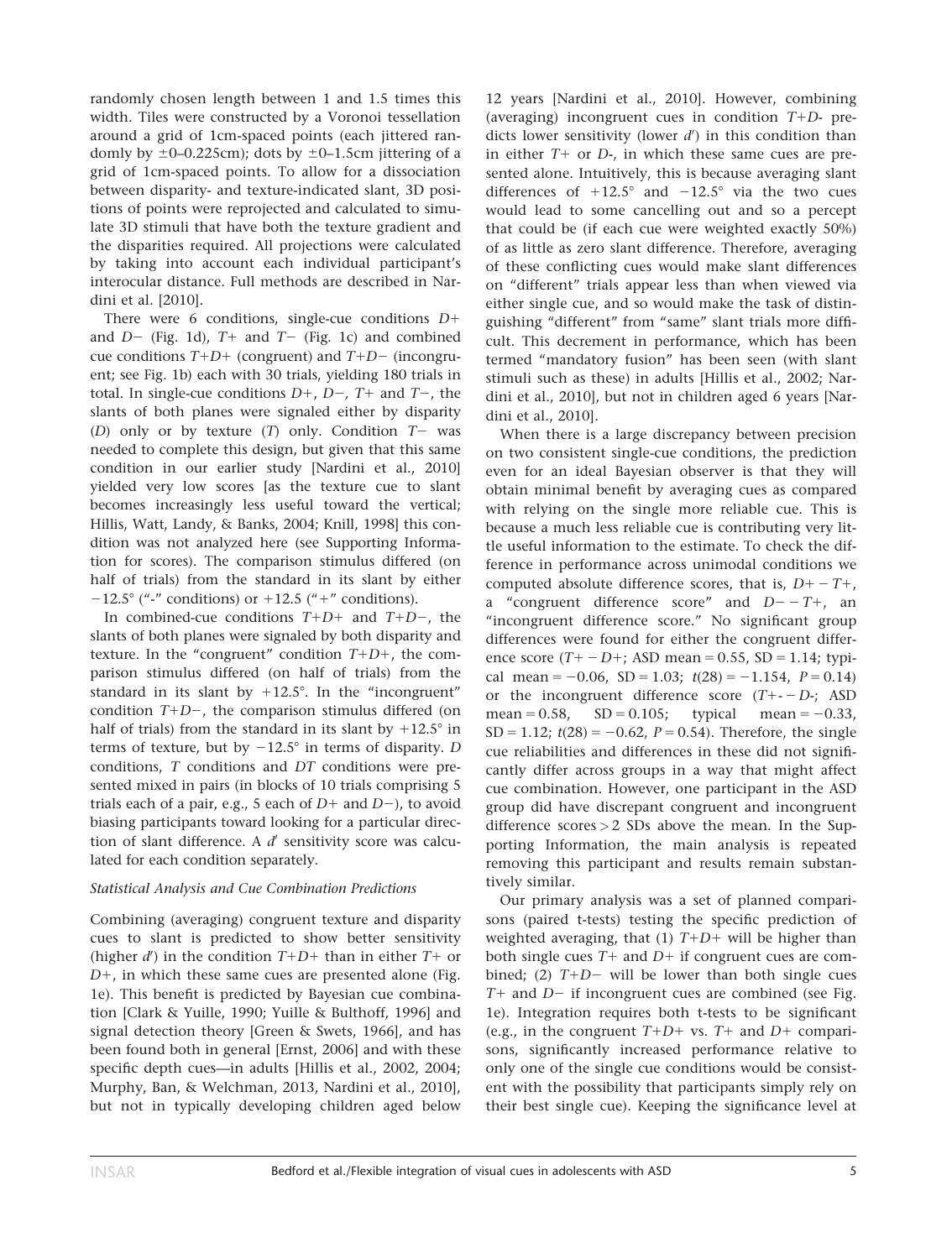

Figure 2. (a) Significant integration of congruent cues  $(T+D+$  vs. T+ and D+) and incongruent cues  $(T+D-$  vs. T+ and D-) in typically developing adolescents and (b) Significant integration of congruent cues  $(T+D+vs. T+$  and  $D+$ ) but not incongruent cues  $(T+D$  vs. T+ and D-) in adolescents with ASD.

the 5% level for each t-test is highly conservative—the probability of Type 1 error on both comparisons (i.e., concluding that  $T+D+$  is higher than both  $T+$  and  $D+$ when is it not is  $0.05^2 = 0.0025$ .

To examine whether cue combination differed across groups, we calculated a "congruent integration score" and an "incongruent integration score" separately for each participant. The congruent integration score was the difference between the congruent combined cue condition  $(T+D+)$  and the participant's best single cue (either  $T+$  or  $D+$ ). Positive scores indicate a precision gain from cue combination (see Fig. 1e). The incongruent integration score was the difference between the incongruent combined cue condition  $(T+D-)$  and the participant's worst single cue (either  $T+$  or  $D-$ ). Negative scores indicate a precision loss from cue combination via "mandatory fusion" (see Fig. 1e).

#### Results

#### Integration of Congruent Cues

To assess the integration of congruent cues we compared sensitivity to the combined congruent condition

 $(T+D+)$  with each of the two unimodal conditions  $(T+D)$ and  $D+$ ). As expected, typically developing adolescents showed significantly higher  $d'$  scores (see Fig. 2a) for the bimodal condition  $(T+D)$ ; mean = 2.23, SE = 0.21) than for the concomitant single-cue conditions texture  $(T+ \text{mean} = 1.37, \text{ SE} = 0.19; t(13) = 2.91, P = 0.012,$ Cohen's  $d = 0.78$ ) and disparity  $(D+$  mean = 1.43,  $SE = 0.18$ ;  $t(13) = 2.96$ ,  $P = 0.011$ , Cohen's  $d = 0.79$ ). Consistent with integration, adolescents with autism (Fig. 2b) also showed a significantly greater mean score in the bimodal condition  $(T+D)$ ; mean = 2.18,  $SE = 0.19$ ) than for both the single cues: texture  $(T<sup>+</sup>)$ , mean = 1.5, SE = 0.21;  $t(15) = 2.767$ ,  $P = 0.015$ , Cohen's  $d = 0.39$ ; disparity  $(D+; \text{mean} = 0.98, \text{ SE} = 0.17;$  $t(15) = 4.84$ ,  $P < 0.001$ , Cohen's  $d = 1.21$ .

#### Integration of Incongruent Cues

Integration of incongruent cues predicts lower sensitivity in the combined-cue condition  $T+D$  than in the corresponding unimodal conditions  $T+$  and  $D-$ ; see Figure 1e. In the typical adolescents, results were consistent with this "mandatory fusion" of incongruent cues, with significantly reduced  $d'$  for the bimodal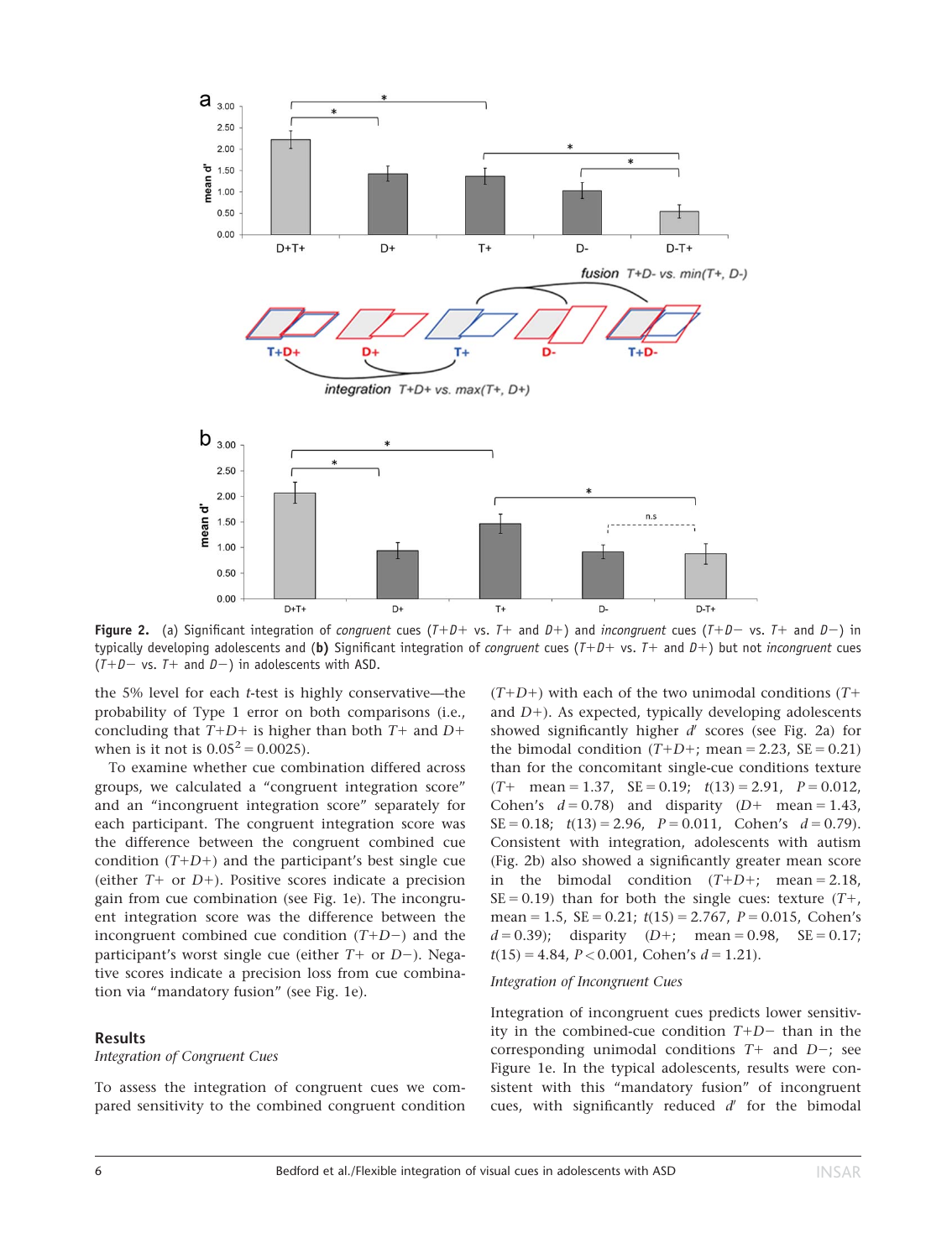incongruent condition (mean  $= 0.54$ ,  $SE = 0.16$ ) compared to  $T+$  (mean = 1.37, SE = 0.19;  $t(13) = -4.06$ ,  $P = 0.001$ , Cohen's  $d = 1.09$  and  $D-$  (mean = 1.03,  $SE = 0.18$ ;  $t(13) = -2.31$ ,  $P = 0.038$ , Cohen's  $d = 0.62$ ). Adolescents with autism, conversely, did not show this pattern. While performance in the bimodal incongruent condition  $(T+D-)$  was significantly lower (mean = 0.92,  $SE = 0.22$ ) than  $T+$  (mean = 1.54,  $SE = 0.21$ ),  $t(15) = -2.78$ ,  $P = 0.014$ , Cohen's  $d = 0.70$ ) no significant difference was found with  $D-$  (mean = 0.96, SE = 0.5;  $t(15) = -0.18$ ,  $P = 0.86$ , Cohen's  $d = 0.05$ ; see Fig. 2b).

## Between-Group Effects

Using the congruent and incongruent integration scores, a  $2 \times 2$  mixed ANOVA was run (condition: congruent vs. incongruent; group: ASD/typical). There was a marginally significant main effect of condition:  $F(1,28) = 4.12$ ,  $P = 0.05$ ,  $\eta p^2 = 0.13$ , with greater discrimination for congruent (mean =  $0.41$ , SD =  $0.91$  than incongruent (mean  $= -0.07$ , SD  $= 0.74$ ) stimuli. However, there was no main effect of group:  $F(1,28) = 1.16$ ,  $P = 0.29$ ,  $\eta p^2 = 0.04$  nor was the group\*condition interaction significant  $F(1,28) = 0.35$ ,  $P = 0.56$ ,  $\eta p^2 = 0.012$ .

## **Discussion**

In line with the predictions of EPF, autistic adolescents as well as the typical controls showed significant integration of congruent texture and disparity cues when making slant judgments. Sensitivity was increased for both groups in the combined cue condition compared with either cue presented alone. For the typical group, texture and disparity cues were also integrated when they were not congruent (mandatory fusion), which led to poorer performance for the combined incongruent condition than for the single cues. This is consistent with the behavior of typical adults [Nardini et al., 2010]. The adolescents with autism, however, did not show significantly reduced sensitivity in the incongruent condition; performance was similar to typically developing 6-year-olds, as previously reported by Nardini et al. [2010].

The findings suggests that autistic individuals can combine cues when it confers an advantage (e.g., to increase accuracy when congruent) but also keep them separate when combining them would be a disadvantage (e.g., relying on the separate cues when they are incongruent). We term this new pattern of sensory behavior "selective fusion." However, as the between group ANOVA did not reach significance the group differences in fusion patterns should be interpreted with caution. Intact integration of congruent cues suggests that individuals with autism are able to derive combined global percepts, and do not differ from typically developing adolescents.

Results are consistent with a reduced influence of what EPF theory terms "top-down feedback," leading to an increased flexibility in perception [Principle 5; Mottron et al., 2006]. Having less mandatory higher-order perception is consistent with findings of reduced susceptibility to visual illusions in autism [Brosnan, Scott, Fox, & Pye, 2004; Happé, 1996; although see Ropar & Mitchell, 2001]. One possible implication of such a processing style is atypical category learning; categorisation of new group members involves top-down processes [Mottron et al., 2006]. Children with autism do not show a "discrimination peak" near category boundaries, and while their categorization accuracy is in line with typical controls, they show slower category learning [Soulières, Mottron, Saumier, & Larochelle, 2007].

While our findings are consistent with reduced mandatory top-down control, the potential mechanisms underlying such enhanced flexibility are not well specified by EPF. Having altered perceptual priors [Lawson, Rees, & Friston, 2014; Pellicano & Burr, 2012; Van de Cruys, de-Wit, Evers, Boets, & Wagemans, 2013] could offer a potential mechanistic explanation of the present results. Although a flatter perceptual prior [Pellicano & Burr, 2012] could account for the ability to keep cues separate when incongruent, it does not readily explain the integration of congruent cues. Van de Cruys et al. [2013] in their response to Pellicano and Burr [2012], suggest that rather than being uniformly "flatter," priors in autism could actually be stronger in some cases. Their "predictive coding" framework [Van de Cruys et al., 2014] suggests that comparison between the brain's prediction and the incoming sensory information generates prediction errors. While the use of such errors is critical for maintaining an accurate representation of incoming stimuli, in a noisy sensory world, such errors can sometimes be uninformative. Van de Cruys et al. [2014] argue that knowing when to ignore prediction errors allows generalizability, but in autism the precision of prediction errors is high and inflexible. This results in a failure to tolerate discrepancies, potentially explaining the ability to keep cues separate when incongruent in our task—that is, there is a mismatch between prior information and sensory input. In the congruent condition, however, there is no discrepancy and so cues are integrated in a typical manner.

Another consideration when interpreting this pattern of results includes the possibility that there might be group differences in the decision making part of the process. In other words, individuals with ASD may have different thresholds at which they make same/different judgments. This is something which could be explored by modeling data from a large number of trials. It is also possible that even in typical development between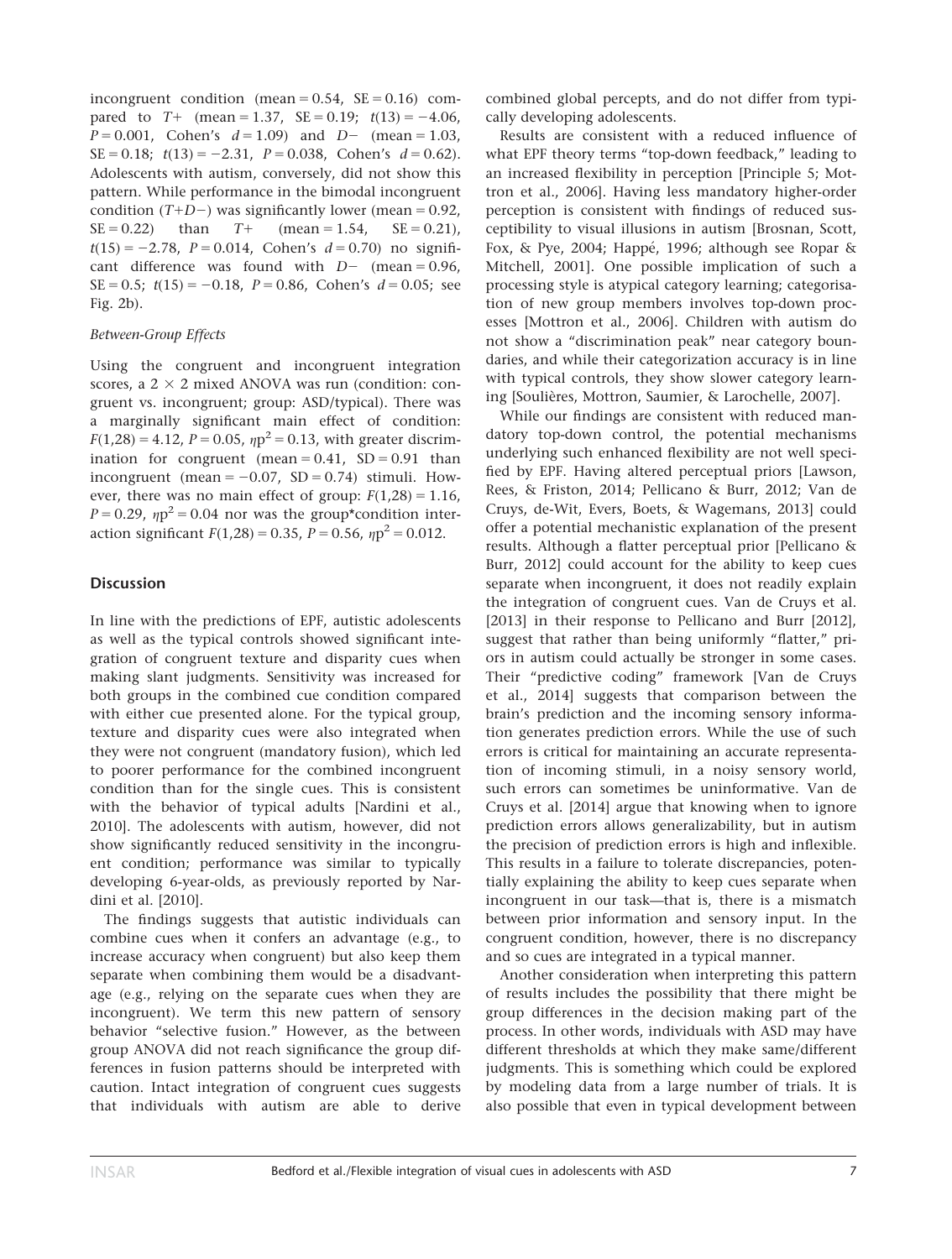childhood (no integration of congruent or incongruent cues) and adolescence (integration of congruent and incongruent cues) there is a period where congruent but not incongruent cues are combined. If this is the case, it is possible that the adolescents with ASD are developmentally delayed and are simply showing a typical but delayed pattern. Future studies assessing the integration of congruent and incongruent cues in adults with autism will be required to test this definitively.

One advantage of the stimuli used in the present study is that the basis for mature integration in specific areas of human visual cortex is known [Murphy, Ban, & Welchman, 2013; Welchman, Deubelius, Conrad, Bulthoff, & Kourtzi, 2005]. A recent study using multivariate pattern classification [Murphy et al., 2013] found greater discriminability in area V3B/KO between responses for two different visual slants given combined congruent texture and disparity cues than for either cue alone or incongruent (conflicting) cues. Murphy et al. [2013] demonstrated that when the cues were incongruent activity in V3B/KO was consistent with the behavioral finding of "mandatory fusion" in adults. An important future extension will be test potential neural targets underlying the behavioral differences observed in individuals with ASD.

Relatively small sample sizes are a limitation of this study. While roughly equivalent to previous typical samples tested with this paradigm [Nardini et al., 2010], there is increased variability in our autism group. Although autistic participants often show heterogeneous data, larger studies will be important to detect potential subgroups who may be performing differently. Assessing the generalizability of the present findings is also important. Specifically, are cues combined in this flexible manner ("selective fusion") when using different pairs of depth cues or other visual cues. And how are conflicting cross-modal cues integrated? The pattern of sensory integration seen may depend on the modality of the cues, and their neural representation. Assessing integration abilities in low-functioning autistic individuals will also be necessary to extend the current findings to the broader autistic population. Finally, future work looking at autistic cue integration longitudinally will be interesting to establish the age at which trajectories begin to diverge.

In conclusion, this is the first study to show that adolescents with ASD are able to integrate congruent cues, in line with performance of typical adolescents, but keep separate incongruent cues. Both adults and typical teenagers are subject to mandatory fusion—they cannot help but integrate cues, even when the cues are in conflict. The more flexible ability to combine cues when congruent but keep them separate when incongruent enables adolescents with autism to discriminate stimuli

that typical controls cannot. Such perceptual abilities are consistent with the predictions of EPF theory and the more mechanistic predictive coding framework.

## Acknowledgments

We are very grateful to all the teenagers who participated in this study. We would also like to thank Katarina Begus for all her help with testing, particularly at the weekends! Thanks also to Cathy Manning, Michelle Dawson and Andrew Pickles for helpful discussion of ideas. This work has been supported by a UK Economic and Social Research Council (RES-061-25-0523) to M. Nardini, a UK Medical Research Council (MR/J013145/ 1) to L. Pellicano, a Royal Society-Wolfson research merits award to D. Mareschal and a Sir Henry Wellcome Postdoctoral Fellowship to R. Bedford.

## References

- American Psychiatric Association. (2013). Diagnostic and statistical manual of mental disorders (5th ed.) Arlington, VA: American Psychiatric Publishing.
- Bebko, J.M., Weiss, J.A., Demark, J.L., & Gomez, P. (2006). Discrimination of temporal synchrony in intermodal events by children with autism and children with developmental disabilities without autism. Journal of Child Psychology and Psychiatry, 47, 88–98.
- Bertone, A., Mottron, L., Jelenic, P., & Faubert, J. (2003). Motion perception in autism: a "complex" issue. Journal of Cognitive Neuroscience, 15, 218–225.
- Bertone, A., Mottron, L., Jelenic, P., & Faubert, J. (2005). Enhanced and diminished visuo-spatial information processing in autism depends on stimulus complexity. Brain, 128, 2430–2441.
- Brosnan, M.J., Scott, F.J., Fox, S., & Pye, J. (2004). Gestalt processing in autism: Failure to process perceptual relationships and the implications for contextual understanding. Journal of Child Psychology and Psychiatry, 4, 54–59.
- Clark J.J., & Yuille, A.L. (1990). Data fusion for sensory information systems. Boston: Kluwer Academic.
- Cooper, J., Feldman, J., & Medlin, D. (1979). Comparing stereoscopic performance of children using the Titmus, TNO, and Randot stereo tests. Journal of the American Optometric Association, 50, 821–825.
- DeGelder, B., Vroomen, J., & Van der Heide, L. (1991). Face recognition and lip-reading in autism. European Journal of Cognitive Psychology, 3, 69–86.
- Ernst, M.O. (2006). A Bayesian view on multimodal cue integration. In G. Knoblich, I.M. Thornton, M. Grosjean, M. Shiffrar (Eds.), Human body perception from the inside out. New York: Oxford Univ. Press. Pp. 105–131.
- Ernst, M.O. (2012). Optimal multisensory integration: assumptions and limits. In B.E. Stein (Ed.), The new handbook of multisensory processes (pp. 1084–1124). Cambridge, MA: MIT Press.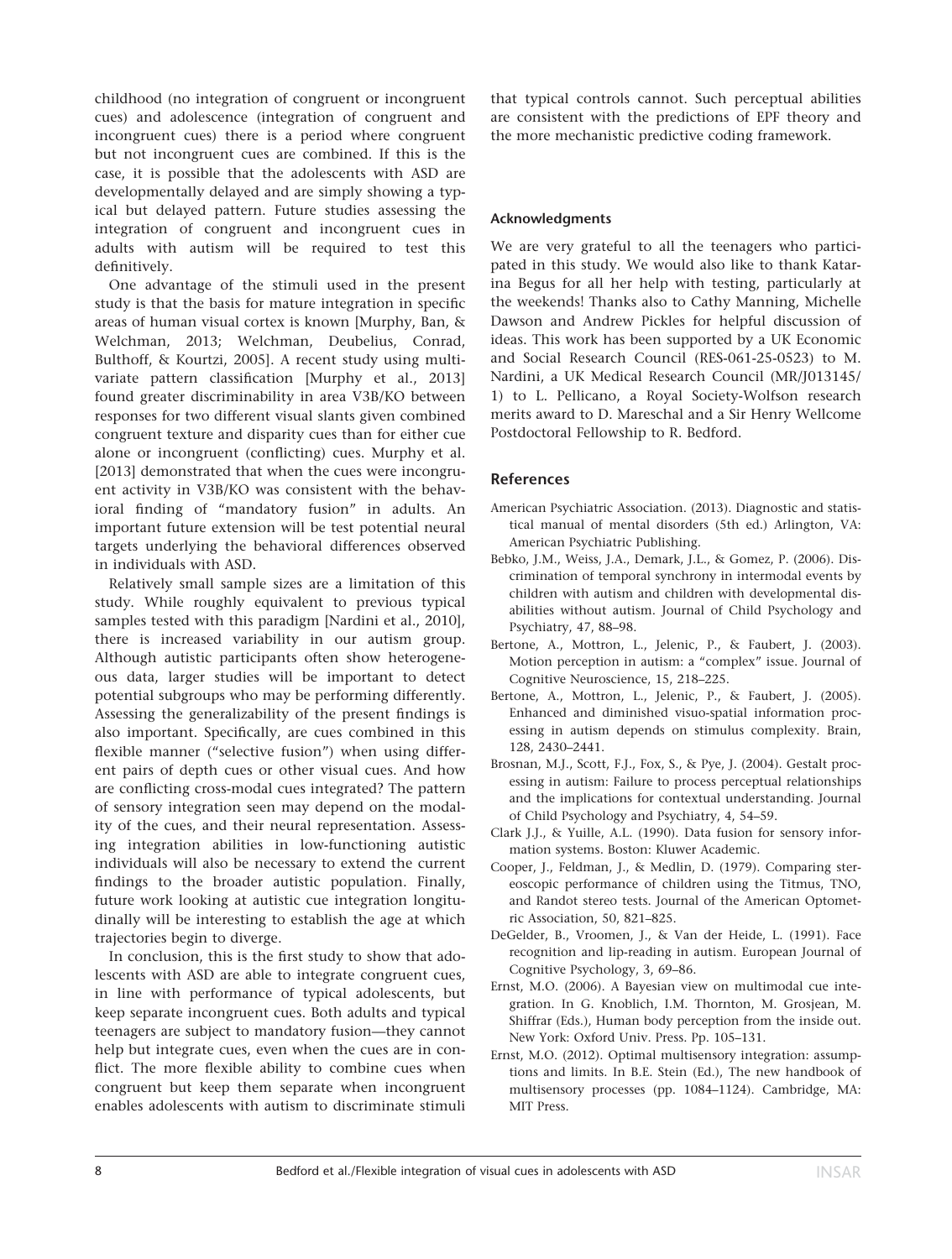Ernst, M.O., & Banks, M.S. (2002). Humans integrate visual and haptic information in a statistically optimal fashion. Nature, 415, 429–433.

Ernst, M.O., & Di Luca, M. (2011). Multisensory perception: from integration to remapping. In K.P. Körding, J. Trommershäuser, & M.S. Landy (Eds.), Sensory cue integration. New York, NY: Oxford University Press.

Foss-Feig, J.H., Kwakye, L.D., Cascio, C.J., Burnette, C.P., Kadivar, H., Stone, W.L., et al. (2010). An extended multisensory temporal binding window in autism spectrum disorders. Experimental Brain Research, 203, 381–389.

Gori, M., Del Viva, M., Sandini, G., & Burr, D.C. (2008). Young children do not integrate visual and haptic form information. Current Biology, 18, 694–698.

Green D.M., & Swets, J.A. (1966). Signal detection theory and psychophysics. New York: Wiley.

Happé, F.G.E. (1996). Studying weak central coherence at low levels: children with autism do not succumb to visual illusions, a research note. Journal of Child Psychology and Psychiatry, 37, 873–877.

Hillis, J.M., Ernst, M.O., Banks, M.S., & Landy, M.S. (2002). Combining sensory information: mandatory fusion within, but not between, senses. Science, 298, 1627–1630.

Hillis, J.M., Watt, S.J., Landy, M.S., & Banks, M.S. (2004). Slant from texture and disparity cues: optimal cue combination. Journal of Vision, 4, 1–3.

Howard, I.P., & Rogers, B.J. (2008). Interactions between depth cues. In I.P. Howard & B.J. Rogers (Eds.), Seeing In Depth (Vol. 2.) Oxford: OUP.

Iarocci, G., & McDonald, J. (2006). Sensory integration and the perceptual experience of persons with autism. Journal of Autism and Developmental Disorders, 36, 77–90.

Kanner, L. (1943). Autistic disturbances of affective contact. Nervous Child, 2, 217–250.

Keane, B.P., Rosenthal, O., Chun, N.H., & Shams, L. (2010). Audiovisual integration in high functioning adults with autism. Research in Autism Spectrum Disorders, 4, 276–289.

Knill, D.C. (1998). Surface orientation from texture: ideal observers, generic observers and the information content of texture cues. Vision Research, 38, 1655–1682.

Kwakye, L.D., Foss-Feig, J.H., Cascio, C.J., Stone, W.L., & Wallace, M.T. (2010). Altered auditory and multisensory temporal processing in autism spectrum disorders. Frontiers in Integrative Neuroscience, 4, 129.

Lawson, R.P., Rees, G., & Friston, K.J. (2014). An aberrant precision account of autism. Frontiers in Human Neuroscience, 8, 102.

Lord, C., Risi, S., Lambrecht, L., Cook, E.H., Jr., Leventhal, B.L., DiLavore, P.C., et al. (2000). The autism diagnostic observation schedule-generic: a standard measure of social and communication deficits associated with the spectrum of autism. Journal of Autism and Developmental Disorders, 30, 205–223.

Magnée, M.J., Oranje, B., van Engeland, H., Kahn, R.S., & Kemner, C. (2009). Cross-sensory gating in schizophrenia and autism spectrum disorder: EEG evidence for impaired brain connectivity? Neuropsychologia, 47, 1728–1732.

Megnin, O., Flitton, A., Jones, C.R., de Haan, M., Baldeweg, T., & Charman, T. (2012). Audiovisual speech integration in autism spectrum disorders: ERP evidence for atypicalities in lexical-semantic processing. Autism Research, 5, 39–48.

Mongillo, E.A., Irwin, J.R., Whalen, D.H., Klaiman, C., Carter, A.S., & Schultz, R.T. (2008). Audiovisual processing in children with and without autism spectrum disorders. Journal of Autism and Developmental Disorders, 38, 1349–1358.

Mottron, L., & Burack, J.A. (2001). Enhanced perceptual functioning in the development of autism. In J.A. Burack, T. Charman, N. Yirmiya, & P.R. Zelazo (Eds.), The development of autism: Perspectives from theory and research (pp. 131–148). Mahwah, NJ: Lawrence Erlbaum Associates.

Mottron, L., Burack, J., Stauder, J., & Robaey, P. (1999). Perceptual processing among high-functioning persons with autism. Journal of Child Psychology and Psychiatry, 40, 203–211.

Mottron, L., Dawson, M., Soulieres, I., Hubert, B., & Burack, J. (2006). Enhanced perceptual functioning in autism: an update, and eight principles of autistic perception. Journal of Autism Developmental Disorders, 36, 27–43.

Murphy, A.P., Ban, H., & Welchman, A.E. (2013). Integration of texture and disparity cues to surface slant in dorsal visual cortex. Journal of Neurophysiology, 110, 190–203.

Nardini, M., Bedford, R., & Mareschal, D. (2010). Fusion of visual cues is not mandatory in children. Proceedings of National Academy of Sciences USA, 107, 17041–17046.

Nardini, M., Jones, P., Bedford, R., & Braddick, O. (2008). Development of cue integration in human navigation. Current Biology, 18, 689–693.

Neil, P.A., Chee-Ruiter, C., Scheier, C., Lewkowicz, D.J., & Shimojo, S. (2006). Development of multisensory spatial integration and perception in humans. Developmental Science, 9, 454–464.

Pellicano, E. (2013). Sensory symptoms in autism: a blooming, buzzing confusion? Child Development Perspectives, 7, 143–148.

Pellicano, E., & Burr, D. (2012). When the world becomes 'too real': a Bayesian explanation of autistic perception. Trends in Cognitive Sciences, 16, 504–510.

Prsa, M., Gale, S., & Blanke, O. (2012). Self-motion leads to mandatory cue fusion across sensory modalities. Journal of Neurophysiology, 108, 2282–2291.

Robertson, C.E., Kravitz, D.J., Freyberg, J., Baron-Cohen, S., & Baker, C.I. (2013). Slower rate of binocular rivalry in autism. The Journal of Neuroscience, 33, 16983–16991.

Ropar, D., & Mitchell, P. (2001). Susceptibility to illusions and performance on visuospatial tasks in individuals with autism. Journal of Child Psychology & Psychiatry, 42, 539– 549.

Rutter, M., Bailey, A., & Lord, C. (2003). SCQ: Social communication questionnaire. Manual. Los Angeles, CA: Western Psychological Services.

Said, C.P., Egan, R.D., Minshew, N.J., Behrmann, M., & Heeger, D.J. (2013) Normal binocular rivalry in autism: implications for the excitation/inhibition imbalance hypothesis. Vision Research, 77, 59–66.

Smith, E.G., & Bennetto, L. (2007). Audiovisual speech integration and lipreading in autism. Journal of Child Psychology and Psychiatry, 48, 813–821.

Soulières, I., Mottron, L., Saumier, D., & Larochelle, S. (2007). Atypical categorical perception in autism: autonomy of discrimination? Journal of Autism and Developmental Disorders, 37, 481–490.